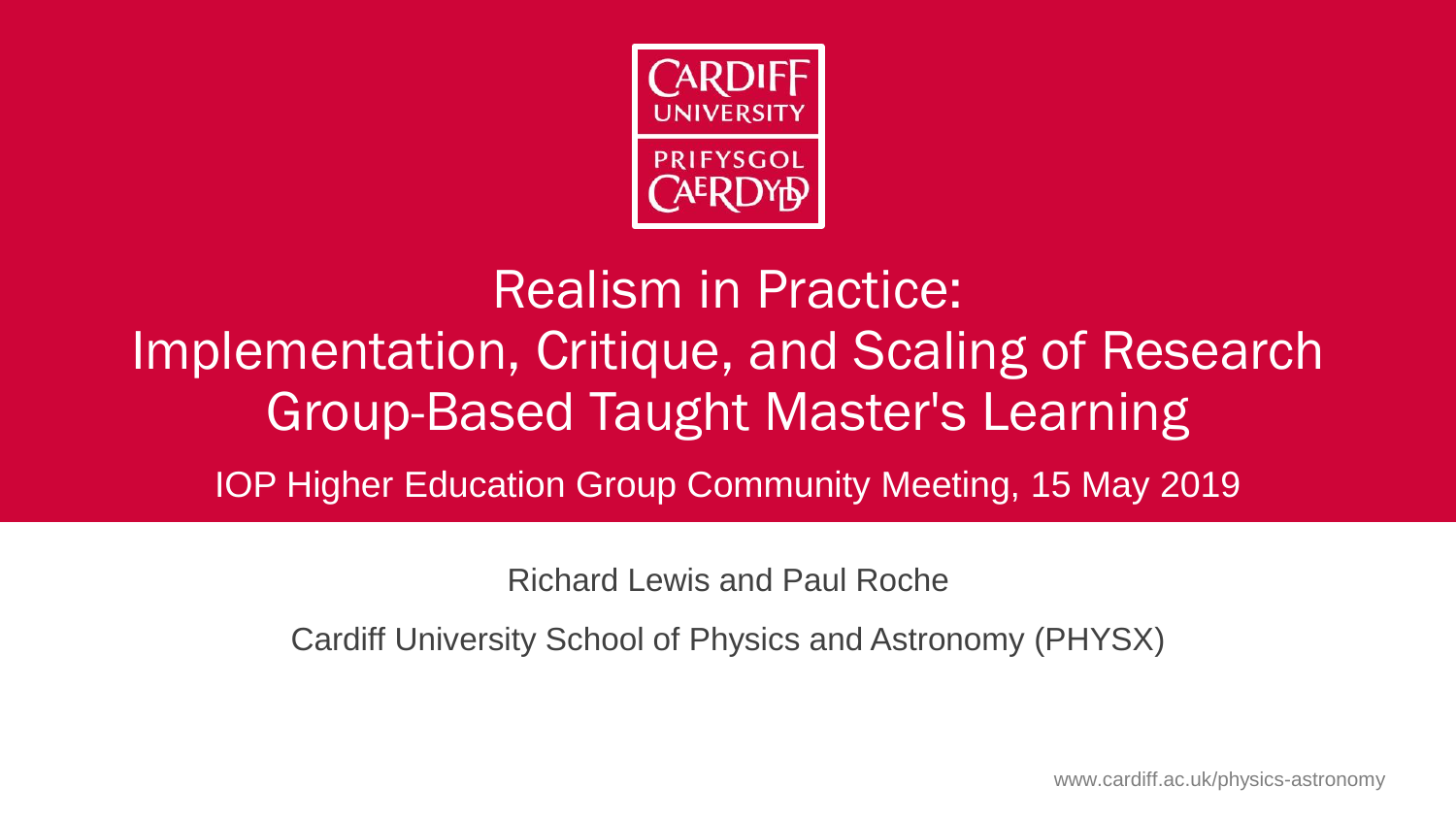

## Summary of MSc activity at Cardiff PHYSX

### **Programmes**

- MSc Physics
- MSc Data-Intensive Physics
- MSc Compound Semiconductor Physics
- MSc Astrophysics
- MSc Data-Intensive Astrophysics
- MSc Gravitational Wave Physics (from 2019/20)

## **Cohort of 2018/19**

- **24 students** (11 Physicists, 13 Astrophysicists)
- 2:1 minimum entrance requirement
- Dedicated co-located MSc teaching facilities
- 180cr full-time only
- 2x 20cr core modules, 80cr electives, 60cr project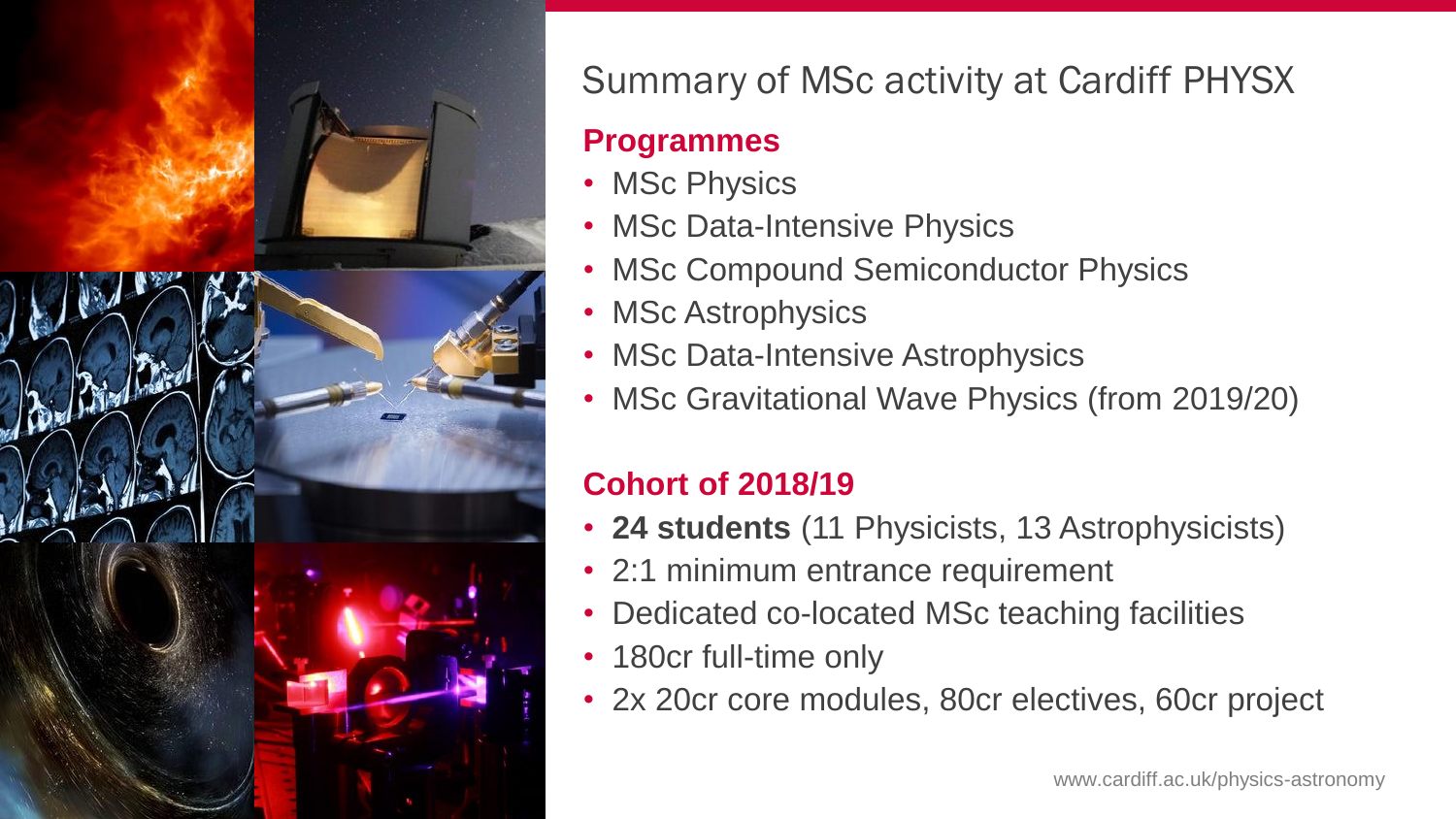# Timeline of MSc activity at PHYSX

| <b>AY</b> | <b>MScs</b>    | <b>Students</b> | <b>Notes</b>                     |
|-----------|----------------|-----------------|----------------------------------|
| 2012/13   | $\mathbf 1$    | 2               | Biophotonics only (since 2005/6) |
| 2013/14   | 1              | 2               |                                  |
| 2014/15   | 1              | $\overline{7}$  |                                  |
| 2015/16   | 3              | 14              | Physics, Astrophysics            |
| 2016/17   | $\overline{2}$ | 22              | <b>Biophotonics withdrawn</b>    |
| 2017/18   | 5              | 21              | DI Physics, DI Astro, CS Physics |
| 2018/19   | 5              | 24              |                                  |
| 2019/20   | 6              | $35$ (est.)     | <b>GW Physics, CS CDT</b>        |
| 2020/21   | 6              | 40 (est.)       |                                  |
| 2021/22   | $\overline{7}$ | $50$ (est.)     | <b>Brain Imaging</b>             |

Long-term target: **50 students** Current teaching model optimised for: **25 to 30 students**

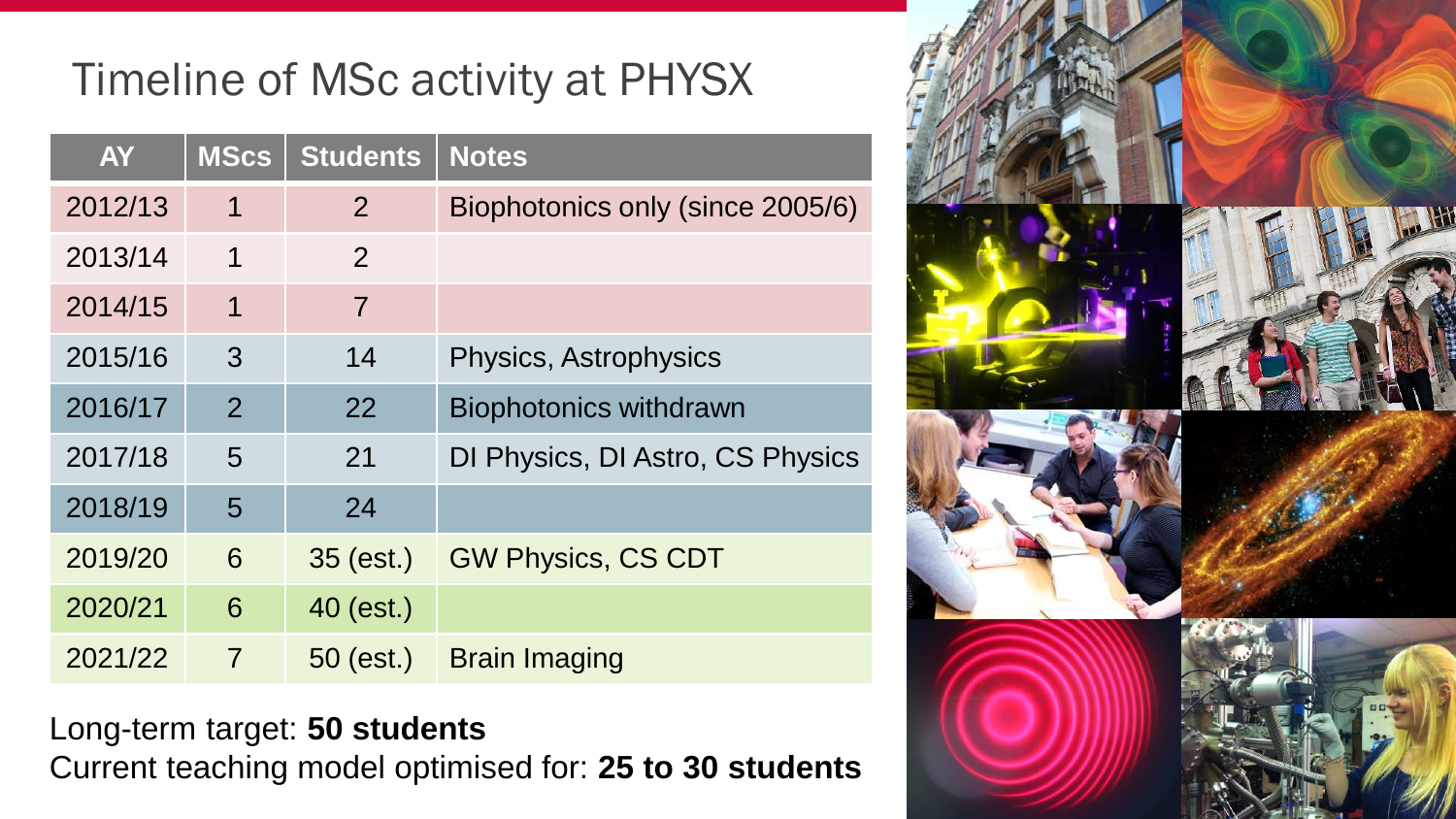

## Research group-style teaching and learning

### **Environment: dedicated teaching facilities**

- Student ownership of space, 24/7 access
- Co-location with MSc coordinators
- Blurring of instructor / student distinction

### **Ethos: research group structure and accountability**

- Problem- and project-based learning in core modules
- Responsibilities delegated to students
- Peer-accountability, establish the MSc community

## **Development of practicing scientists: core modules**

- Autumn: project-based learning, practical skills
- Spring: problem-based learning, research skills
- Summer: application to research project
- Formal reflections and planning twice a semester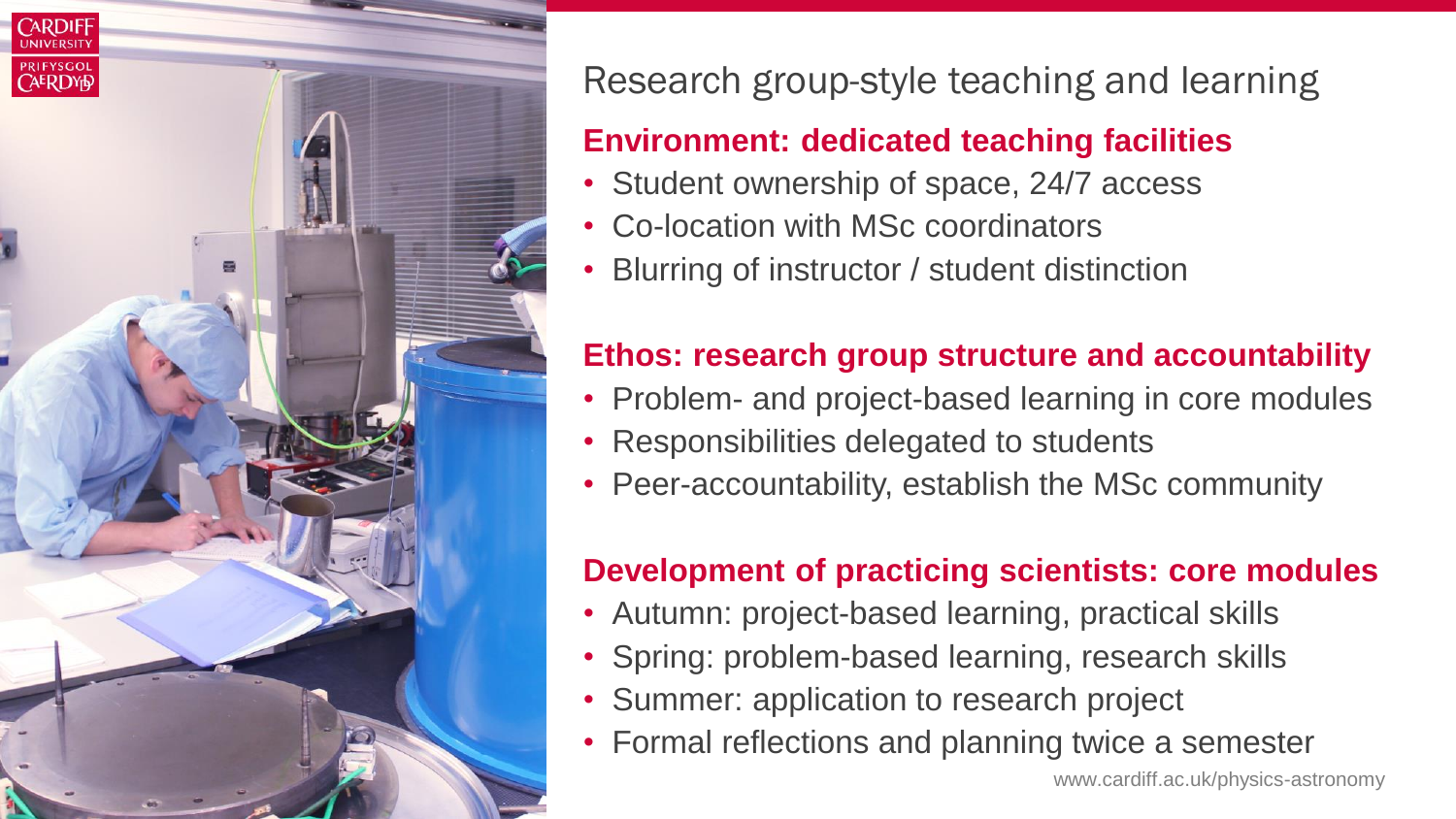## Student performance summary (core module: autumn)

| <b>Autumn</b>         | Cohort mean                                                                                                                                                                                                                           |      |                                 |      |  |      | Cohort standard deviation |                                 |      |
|-----------------------|---------------------------------------------------------------------------------------------------------------------------------------------------------------------------------------------------------------------------------------|------|---------------------------------|------|--|------|---------------------------|---------------------------------|------|
|                       |                                                                                                                                                                                                                                       |      | 2015/16 2016/17 2017/18 2018/19 |      |  |      |                           | 2015/16 2016/17 2017/18 2018/19 |      |
| <b>Questionnaires</b> | 80.7                                                                                                                                                                                                                                  | 80.9 | 80.2                            | 94.7 |  | 7.2  | 11.8                      | 9.5                             | 9.1  |
| Diaries               | 82.2                                                                                                                                                                                                                                  | 81.8 | 76.9                            | 74.9 |  | 11.3 | 12.7                      | 11.5                            | 12.2 |
| Exercises             | 73.7                                                                                                                                                                                                                                  | 66.5 | 76.1                            | 78.0 |  | 9.2  | 11.8                      | 4.9                             | 17.1 |
| <b>Reports</b>        | 68.0                                                                                                                                                                                                                                  | 65.3 | 68.8                            | 56.6 |  | 7.6  | 13.7                      | 13.8                            | 13.0 |
| Presentations         | 69.0                                                                                                                                                                                                                                  | 59.0 | 76.5                            | 68.3 |  | 10.8 | 14.4                      | 6.4                             | 7.6  |
| <b>Overall</b>        | 73.4                                                                                                                                                                                                                                  | 69.7 | 73.8                            | 70.8 |  | 7.3  | 11.4                      | 8.4                             | 7.3  |
|                       | - Physics and Astrophysics cohorts merged                                                                                                                                                                                             |      |                                 |      |  |      |                           |                                 |      |
|                       | Micro-pro <b>relatistializative at a trial exploration of the contract of the contract of contract of the contract of the contract of contract of contract of contract of contract of the contract of contract of the contract of</b> |      |                                 |      |  |      |                           |                                 |      |
|                       | Cohort Diadbackada darigsaatser first submission                                                                                                                                                                                      |      |                                 |      |  |      |                           |                                 |      |

- Mid-semester recess introduced

- PXT101/201 "Advanced Experimental Techniques in Physics" / "Techniques in Astrophysics"
- Project-based module, integral LabVIEW / NXG programming course
- 10% questionnaires, 20% diaries, 20% exercises, 40% final report, 10% final presentation
- Originally Physics and Astrophysics separate; merged in 2018/19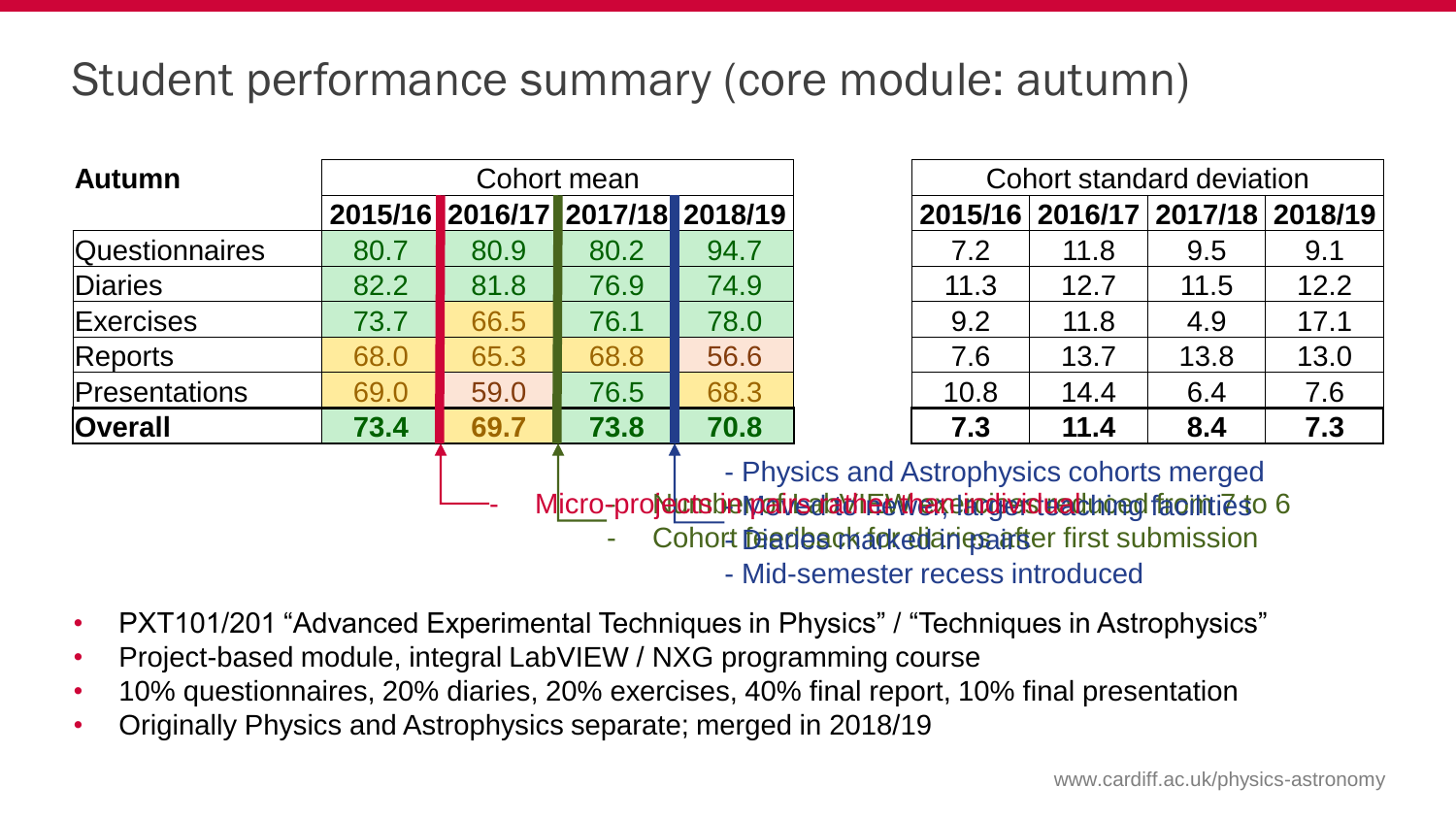# Student performance summary (core module: spring)

| <b>Spring</b>           |      |      | Cohort mean                     |         |      |      | Cohort standard deviation     |      |
|-------------------------|------|------|---------------------------------|---------|------|------|-------------------------------|------|
|                         |      |      | 2015/16 2016/17 2017/18 2018/19 |         |      |      | 2015/16 2016/17 2017/18 2018/ |      |
| Assignments             | 58.9 | 59.6 | 67.7                            | 64.7    | 16.8 | 14.7 | 8.2                           | 10.2 |
| <b>Project Proposal</b> | 71.6 | 60.7 | 65.0                            | 66.1*   | 10.7 | 16.3 | 11.6                          | 11.1 |
| Presentation            | 71.6 | 62.5 | 72.1                            | 66.6    | 14.0 | 18.5 | 12.4                          | 9.7  |
| <b>Overall</b>          | 65.2 | 60.3 | 65.9                            | $67.7*$ | 10.2 | 11.8 | 9.6                           | 5.5  |

|      |      | Cohort mean |                                 |      |      | Cohort standard deviation       |      |
|------|------|-------------|---------------------------------|------|------|---------------------------------|------|
|      |      |             | 2015/16 2016/17 2017/18 2018/19 |      |      | 2015/16 2016/17 2017/18 2018/19 |      |
| 58.9 | 59.6 |             | 64.7                            | 16.8 | 14.7 | 8.2                             | 10.2 |
| 71.6 | 60.7 | 65.0        | 66.1*                           | 10.7 | 16.3 | 11.6                            | 11.1 |
| 71.6 | 62.5 | 72.1        | 66.6                            | 14.0 | 18.5 | 12.4                            | 9.7  |
| 65.2 | 60.3 | 65.9        | $67.7*$                         | 10.2 | 11.8 | 9.6                             | 5.5  |

- Assignment porsead ulce egt from a relate sected modern aptroxication ages

- Two<del>lfew Formo contacts as assigned under the active as identicators and the form</del>
- Former Midesstundentes @&essention introduced
- PXT102/202 "Research and Study Skills in Physics / Astrophysics"
- Problem-based module, half dedicated to project-specific training, generation of project proposal
- 50% assignments, 40% project proposal, 10% project proposal presentation
- Taught to the entire MSc cohort since its introduction
- Module form essentially optimised by 2017/18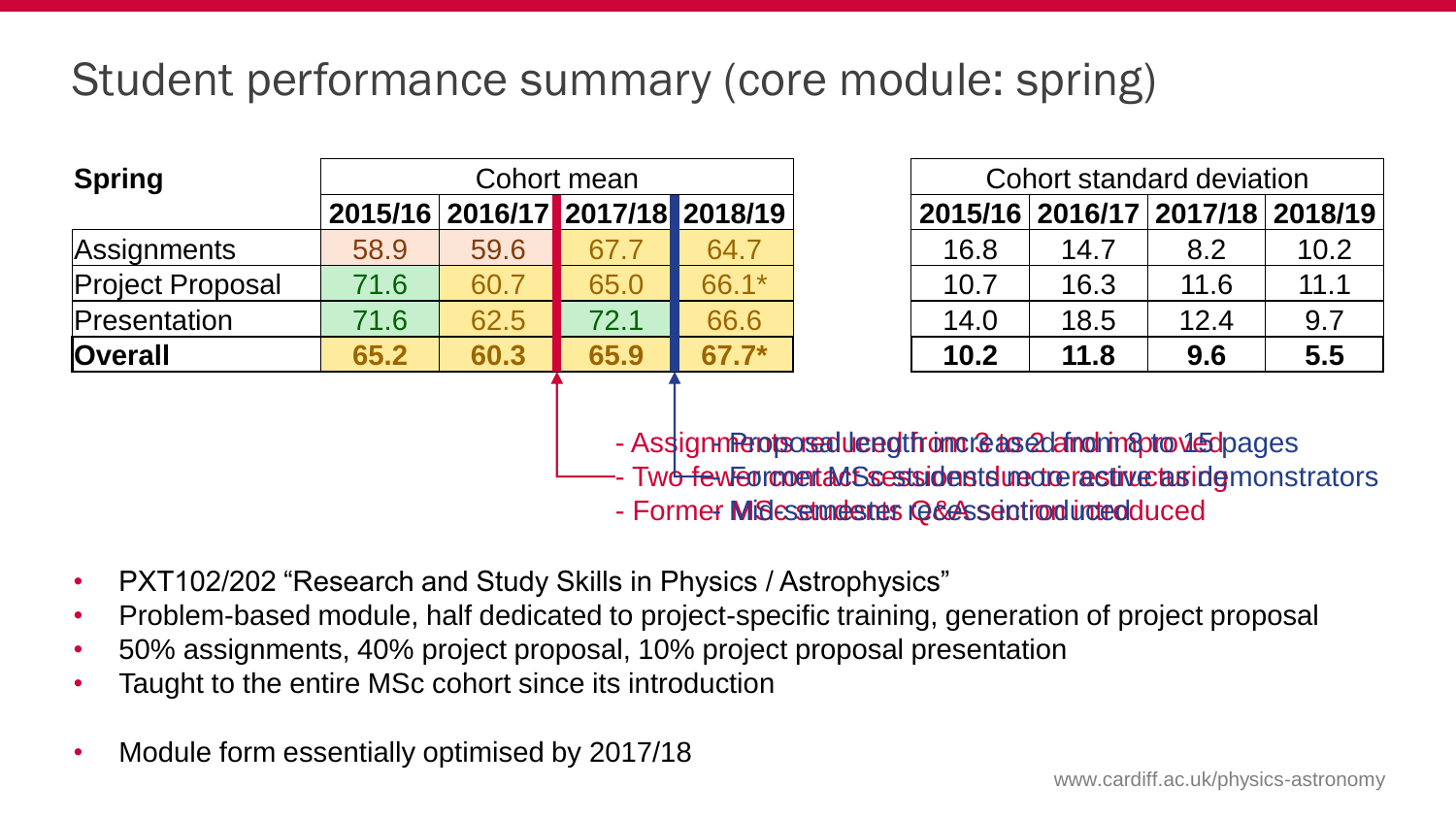## Student performance summary (summer research projects)

| <b>Summer</b>      |                                                                                                                                                                                                                                               |                                 | Cohort mean |  |  |         | Cohort standard deviation |      |                         |
|--------------------|-----------------------------------------------------------------------------------------------------------------------------------------------------------------------------------------------------------------------------------------------|---------------------------------|-------------|--|--|---------|---------------------------|------|-------------------------|
|                    |                                                                                                                                                                                                                                               | 2015/16 2016/17 2017/18 2018/19 |             |  |  | 2015/16 |                           |      | 2016/17 2017/18 2018/19 |
| Supervisor grading | 78.8                                                                                                                                                                                                                                          | 75.3                            | 76.3        |  |  | 14.4    | 16.2                      | 12.0 |                         |
| Dissertation       | 70.6                                                                                                                                                                                                                                          | 68.0                            | 69.2        |  |  | 7.8     | 14.3                      | 12.8 |                         |
| Presentation       | 65.9                                                                                                                                                                                                                                          | 72.1                            | 71.0        |  |  | 10.8    | 10.3                      | 7.6  |                         |
| <b>Overall</b>     | 71.6                                                                                                                                                                                                                                          | 71.4                            | 71.9        |  |  | 9.2     | 10.0                      | 8.3  |                         |
|                    | Reweighting of module to:<br>- Changed from fong-to short-form dissertations<br>- Changed from dissertation<br>- Short form: 24 pages limit, "extended paper" format<br>- Short form: 24 pages limit, "extended paper" format<br>- 15% presen |                                 |             |  |  |         |                           |      |                         |

- PXT999 "Research Project"
- 3 month research project, proposed in spring core module
- 30% supervisor grading, 40% dissertation, 30% final presentation (up to 2017/18)
- Transformative, positive effect on student stress levels by changing dissertation type for 2017/18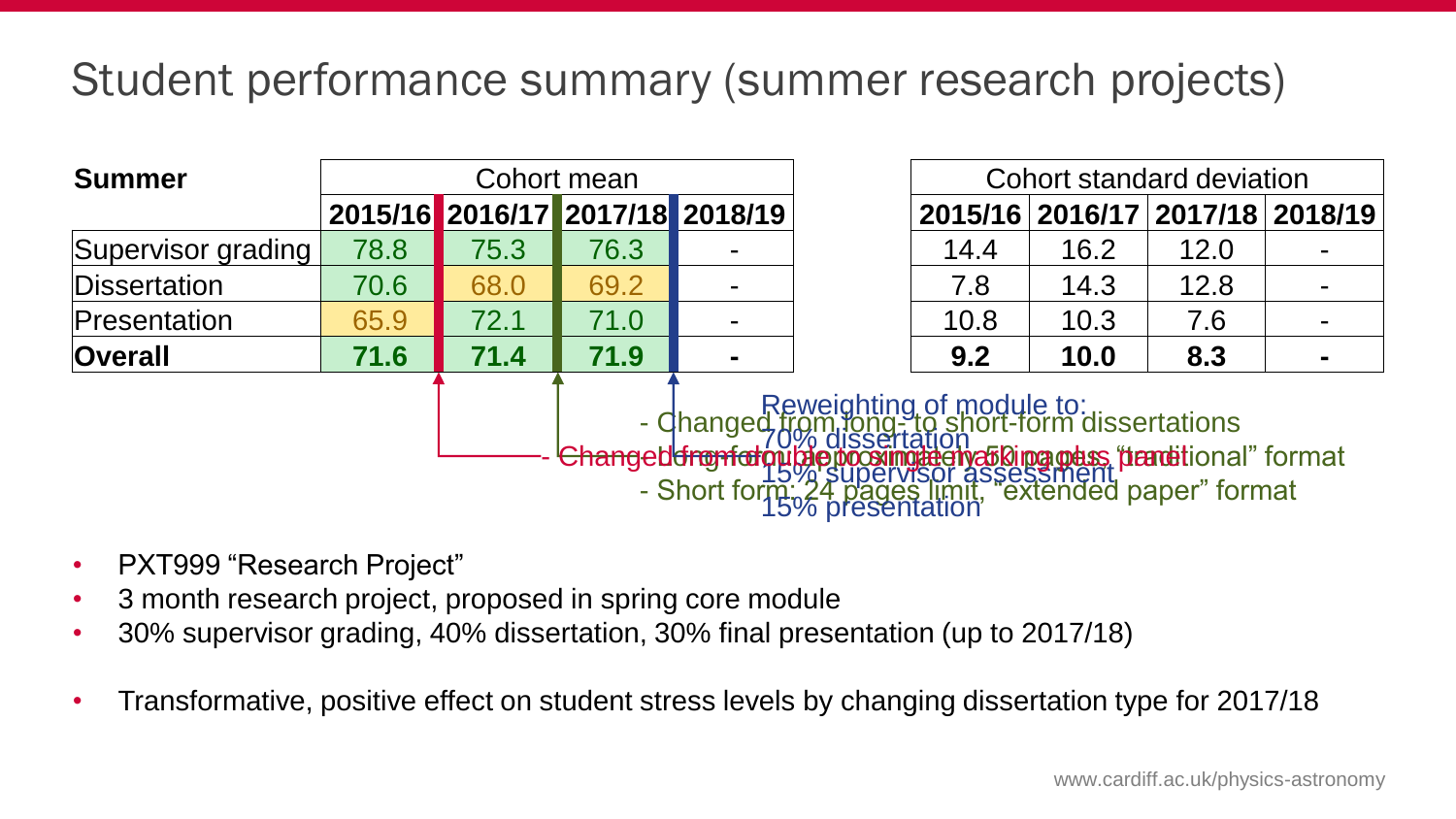# Critique of research group model: strengths

#### **Strengths to retain**

- Immediately builds and sustains an MSc community
- About as close to a real-life experience as possible
- Student ownership of learning on a challenging course
- Students involved in all aspects of core activity
- High student evaluations and excellent feedback
- Excellent student outcomes (classification and employability)

#### **Student module evaluation scores**

| <b>AY</b> | <b>Autumn</b> | <b>Spring</b> |
|-----------|---------------|---------------|
| 2015/16   | 94            | 85            |
| 2016/17   | 90            | 88            |
| 2017/18   | 94            | .91           |
| 2018/19   | 86            |               |

| "My year at Cardiff was extremely rewarding. It was the first time I felt like a real astrophysicist, "<br>Itcomes time to wards my cho Cohort mean r formation "Cohort standard deviation"<br>Outcompeting towards my chosen held of star formation." |      |  |                                 |  |  |  |     |                                 |  |  |
|--------------------------------------------------------------------------------------------------------------------------------------------------------------------------------------------------------------------------------------------------------|------|--|---------------------------------|--|--|--|-----|---------------------------------|--|--|
|                                                                                                                                                                                                                                                        |      |  | 2015/16 2016/17 2017/18 2018/19 |  |  |  |     | 2015/16 2016/17 2017/18 2018/19 |  |  |
| Taughte best thing abold the MS <sup>4</sup> is the support offered that just isn't plesent at undergraduate. I                                                                                                                                        |      |  |                                 |  |  |  |     |                                 |  |  |
| Researchinto the MSc 45 & student and Let 8 feeling more like a research sqient BP"                                                                                                                                                                    |      |  |                                 |  |  |  |     | 8.3                             |  |  |
| <b>Overall</b>                                                                                                                                                                                                                                         | 72.3 |  |                                 |  |  |  | 8.5 |                                 |  |  |

*"The MSc course has provided me with essential skills which have proved extremely useful when moving into the business world."*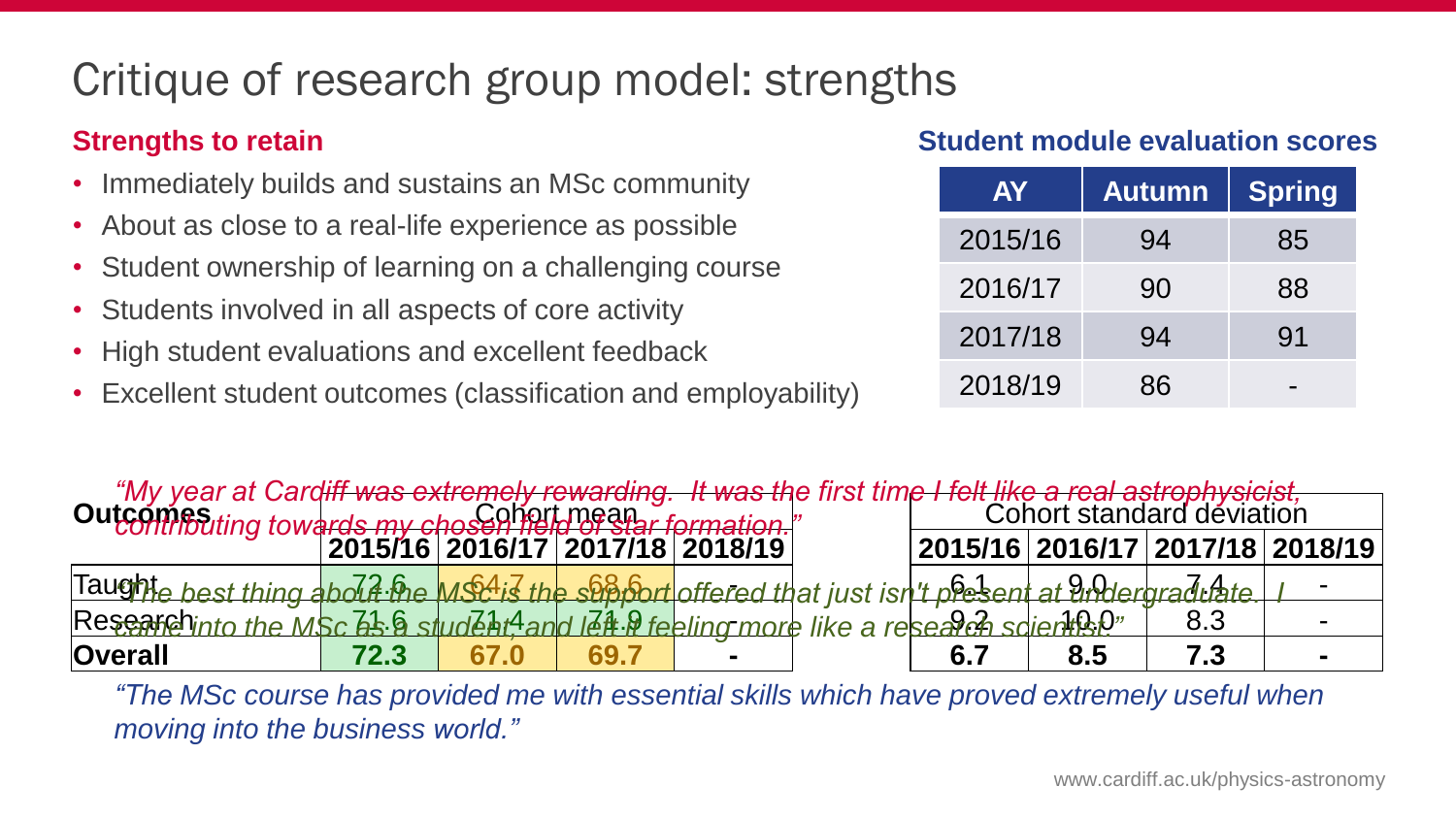#### Critique of research group model: issues and scaling

#### **Issues to consider**

- Risk of exclusive cliques as numbers scale above 30
- PGT and PGR communities do not overlap
- Most core activities require intrinsic motivation to work well
- Realism aspect can be difficult for students to adapt to
- Very time- , space and resource-intensive model

#### **Scaling beyond 30 students (short-term)**

- Autumn: larger micro-project groups, formalise accountability
- Spring: as for autumn, implement joint PGT-PGR activities
- Stronger and earlier alignment with research projects
- Standardise pairing of students for research projects
- Former MSc students as instructors, developed as (A)FHEA
- Basic logistical concerns: additional equipment, etc.

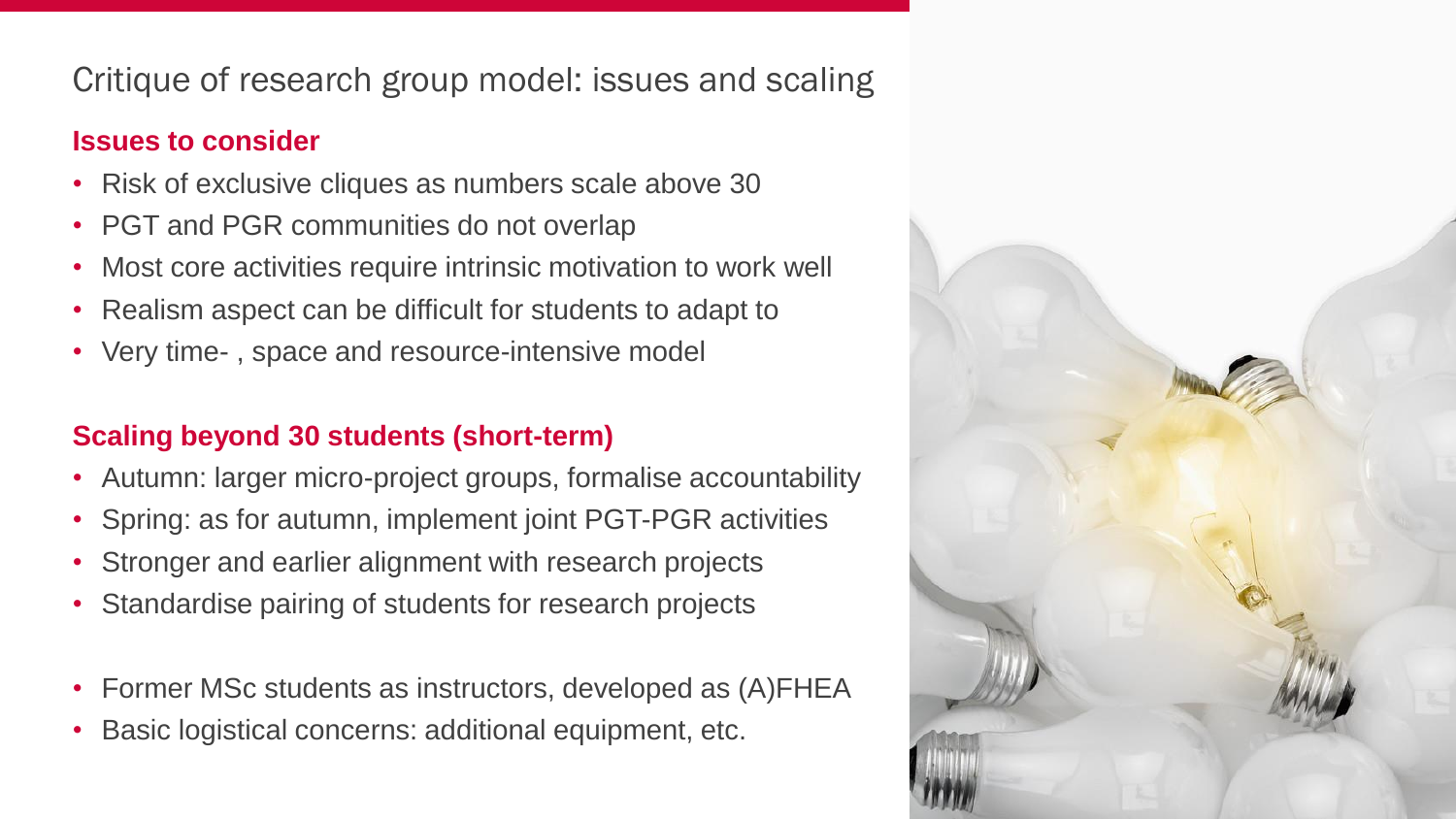

## Summary and outlook

- Highly-effective research group-based teaching and learning model
- Optimised for up to 30 students, but target is 50 students
- Proactively implementing changes at both programme and core module level
- Confident a transition can be made in 2019/20 without sacrificing quality
- Questions / critique / suggestions welcomed! :)